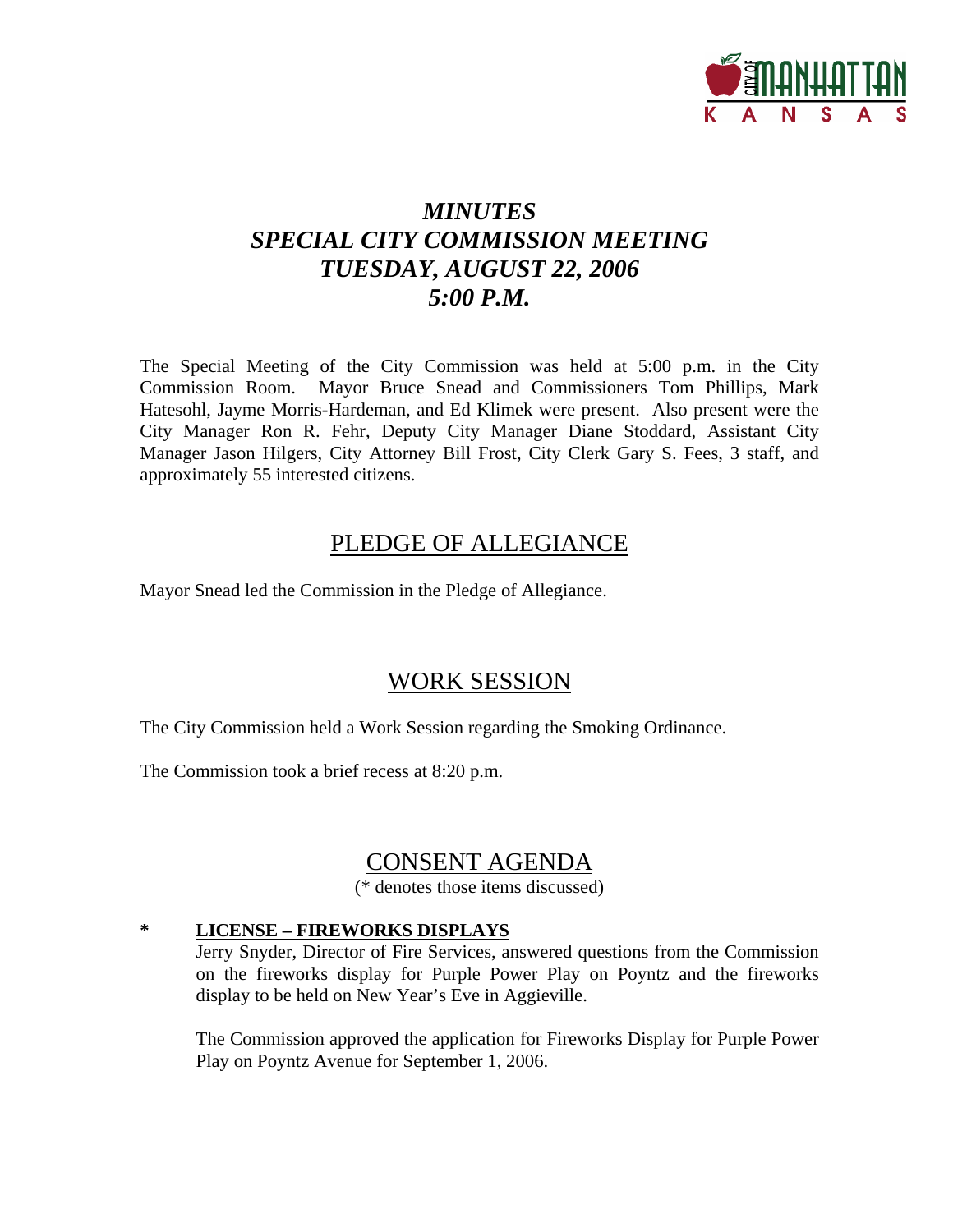## CONSENT AGENDA (CONTINUED)

#### FINAL PLAT - DAISY MEADOW ADDITION

The Commission accepted the easements and rights-of-way, as shown on the Final Plat of Daisy Meadow Addition, generally located northeast of the intersection of Dickens Avenue and Hudson Avenue, based on conformance with the Manhattan Urban Area Subdivision Regulations.

After discussion, Commissioner Hatesohl moved to approve the consent agenda. Commissioner Phillips seconded the motion. On a roll call vote, motion carried 5-0.

# **GENERAL AGENDA**

#### **FIRST READING - REZONE - LIMEY POINTE**

Eric Cattell, Assistant Director for Planning, presented the item and answered questions from the Commission.

Rob Ott, City Engineer, answered questions from the Commission and presented a simulation of traffic movements on McCall Road.

Bob Welstead, Dial Realty, provided additional information on the item and the businesses to be relocated to the area. He then answered questions from the Commission.

Ron Fehr, City Manager, responded to questions regarding funding sources for the improvements and provided additional information on future improvements to McCall Road.

After discussion, Commissioner Hatesohl moved to approve first reading of an ordinance rezoning the proposed Limey Pointe development, generally located northeast of McCall Road and Tuttle Creek Boulevard, to PUD, Planned Unit Development District, based on the findings in the Staff Report (See Attachment No. 1), with the ten conditions as modified and recommended by the Manhattan Urban Area Planning Board. Commissioner Morris-Hardeman seconded the motion. On a roll call vote, motion carried  $5-0.$ 

### **ADJOURNMENT**

At 8:15 p.m. the Commission adjourned.

os, CMC, City Clerk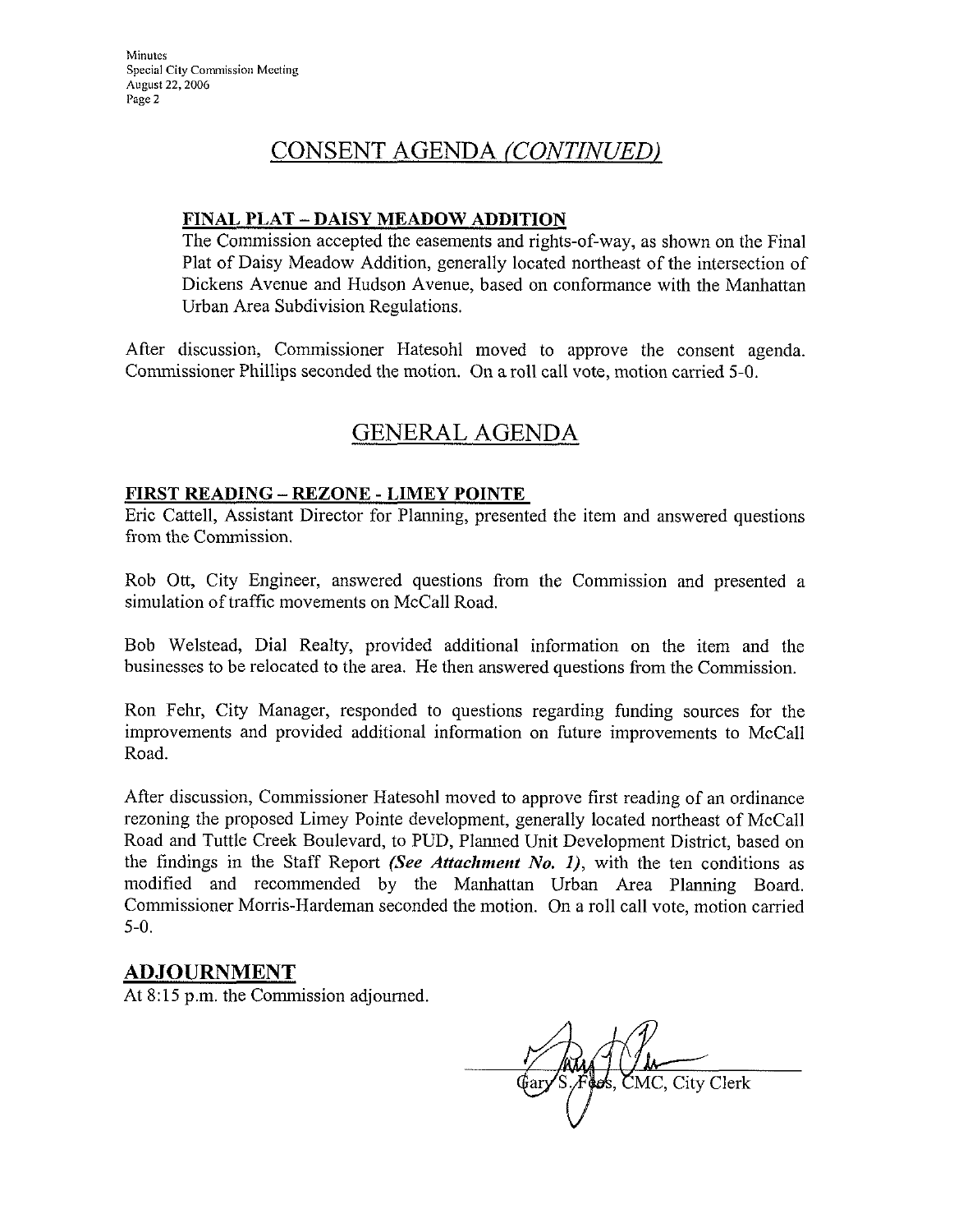#### **STAFF REPORT**

#### **APPLICATION TO REZONE PROPERTY TO PLANNED UNIT DEVELOPMENT DISTRICT**

## **BACKGROUND**

**FROM:** R-2, Two-Family Residential District; I-2, Industrial Park District; C-6, Heavy Commercial District; and, C-5, Highway Service Commercial District.

**TO:** PUD, Planned Unit Development District.

**OWNER/APPLICANT:** Dial Realty Development Corp. and City of Manhattan/ Dial Realty Development Corp.

**ADDRESS:** 11506 Nicholas Street, Omaha NE 68154.

**DATE OF PUBLIC NOTICE PUBLICATION:** June 26, 2006.

**DATE OF PUBLIC HEARING: PLANNING BOARD:** July 17, 2006, tabled to August 7, 2006

#### **CITY COMMISSION:** August 22, 2006.

**LOCATION:** generally located along the north side of McCall Road, east of Tuttle Creek Boulevard and on the east and west side of Hostetler Drive.

**AREA:** 13 acres.

**PROPOSED USES:** Proposed Permitted Uses include all of the Permitted and Conditional Uses of the C-5, Highway Service Commercial District, except for Adult Businesses, which will not be allowed.

**PROPOSED BUILDINGS AND STRUCTURES:** The PUD, in part, will relocate the existing Wendy's and Pizza Hut restaurants currently located on N. 3<sup>rd</sup> Street in Manhattan Marketplace PUD, Unit Two. The proposed International House of Pancakes (I-HOP) restaurant is a new business. The remaining three lots are unknown and will require an amendment of the PUD, prior to development of the lot. Based on plans submitted with the PUD, businesses appear to be standard prototypes of the chain restaurant. Architectural, floor and sign plans are attached.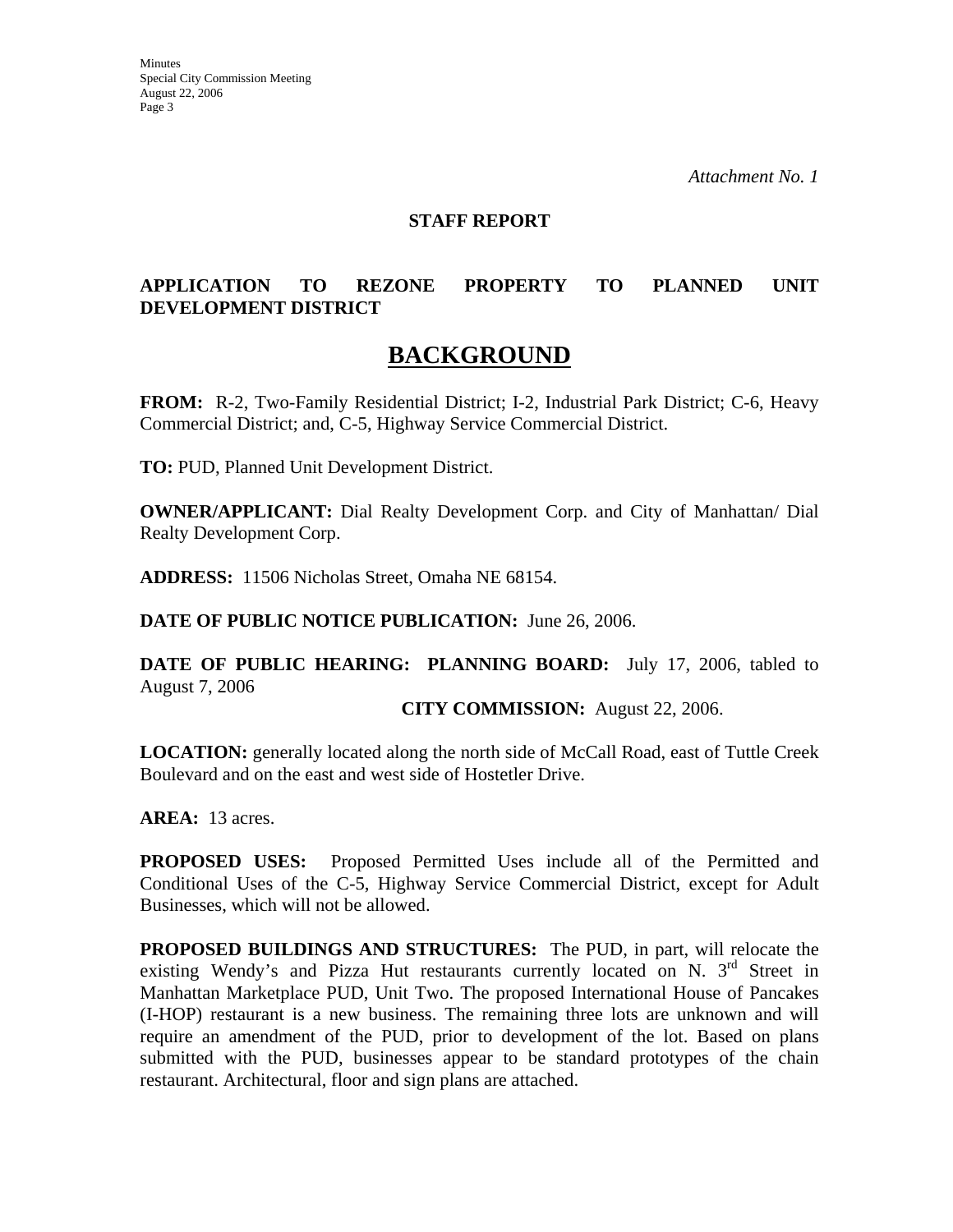*Attachment No. 1* 

Phasing includes the first phase to include Lots 1, 2 and 4, internal private street and other public and private improvements in the Fall of 2006. Phasing of Lots 3, 5 and 6 will require an amendment of the PUD as development of the lots is unknown at this time.

#### **PROPOSED LOT COVERAGE**

Proposed lot coverage for Lots 1-6 for building, streets and parking, and open/landscaped space are shown on the PUD's site plan.

#### **PROPOSED SIGNS**

| <b>Type</b>           | <b>Dimensions</b>                       | <b>Lighting</b> |
|-----------------------|-----------------------------------------|-----------------|
| Pole and ground signs | 1 square foot of sign area per Internal |                 |
|                       | foot of street frontage                 |                 |
| Wall signs            | Vary per business                       | Internal        |

Signs generally follow the C-2, Neighborhood Shopping District sign requirements; however, ground and pole signs are shown on the architectural building sheets differ from the skirted pole sign shown on the Preliminary Development Plan's site plan. Likewise, each lot would be allowed to construct a pole sign which varies in size due to frontage along the street. Uniformity in size would be inconsistent. A note on the PUD site plan indicates, "Metal skirting to match building design" is vague. Overall, the sign plan is confusing and inconsistent.

Ground and/or pole signs will have a visual affect and can be used to create a unifying theme in the PUD. City Administration recommends that the applicant provide an architecturally unifying pole and/or ground sign plan with the Final Development Plan. The plan should consist of a unifying architectural designs the pole and/or ground signs throughout the entire PUD, which should include clear architectural elements and ground treatments such as stone planters and landscaping at the sign base. Height, maximum gross surface area, structural type, setback and illumination should be clearly set out in the plan. No more than one (1) pole and/or ground sign should be allowed per lot. See policy CC 4 below under the Comprehensive Plan regarding unified site design.

Wall signs are internally lit and well scaled to the building facades and shall be permitted as proposed.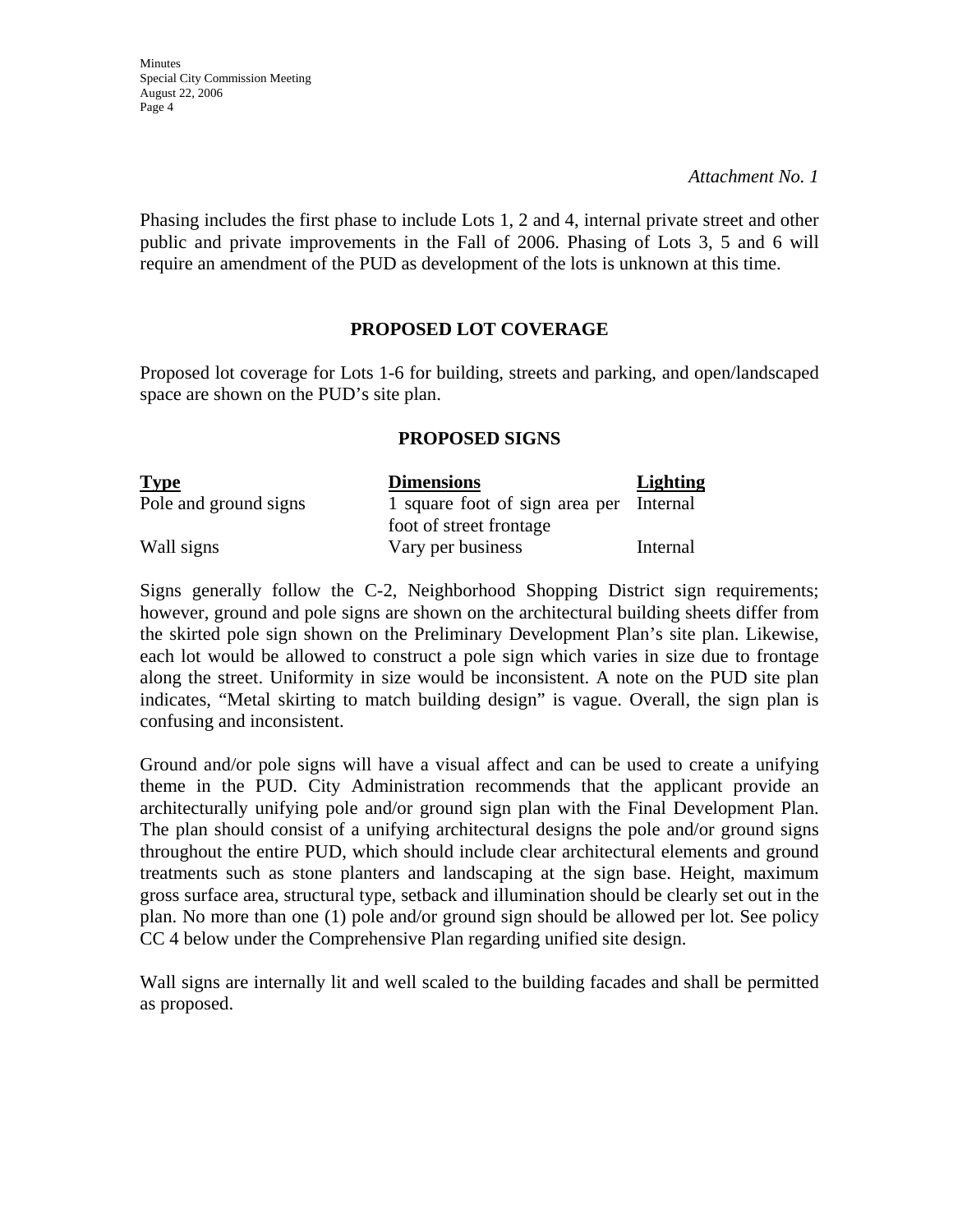*Attachment No. 1* 

Temporary banner signs should be limited to no more than one (1) banner sign per lot. Exempt signage shall signage described in Article VI, Section 6-104 (A)(1),(2),(4),(5),(7) and (8); and Section 6-104 (B)(2), of the Manhattan Zoning Regulations. Temporary sales aids and portable signs, as described in Article VI, Signs, of the Manhattan Zoning Regulations, shall be prohibited.

**PROPOSED LIGHTING:** Light poles will be 28 feet in height, which includes the base. Light poles should be full cutoff design to reduce glare on streets and adjacent properties. Light fixtures will be provided on individual buildings according to architectural plans and not cast direct light on streets or adjacent property.

# **REVIEW CRITERIA FOR PLANNED UNIT DEVELOPMENTS**

**1. LANDSCAPING:** Landscaping is functional for the service commercial nature of the site and will consist of canopy, ornamental and evergreen trees, shrubs and lawn areas to be owned and maintained by individual lot owners. Landscaped areas will irrigated with underground systems.

**2. SCREENING:** Dumpster locations will be screened with materials consistent with the building materials of each respective business.

**3. DRAINAGE:** The site will drain to the west and south to the drainage channel along Tuttle Creek Boulevard or to a drainage detention basin proposed northwest of the PUD. The City Engineer ahs reviewed the drainage study. The utility and grading plan indicates storm water improvements including inlets on Hostetler Drive. The drainage study, however, notes that Hostetler Drive inlet improvements should be made at a later date and existing improvements, although inadequate, do not make conditions much worse after development. The City Engineer's memo (attached) recommends that the inlet improvements on Hostetler Drive be made with the development, since there are no plans to improve Hostetler Drive. The memo otherwise accepts the consultant's drainage study.

**4. CIRCULATION:** Access is from McCall Road and Hostetler Drive. Lots 1-4 will be served by two Travel Easements, Limey Place and Goodfood Place, which will be privately owned and maintained by the owners of Lots 1-4. Restrictive covenants will be provided with the Final Development Plan addressing the private streets.

Lots 5-6 will be accessed from Hostetler Drive, a public street.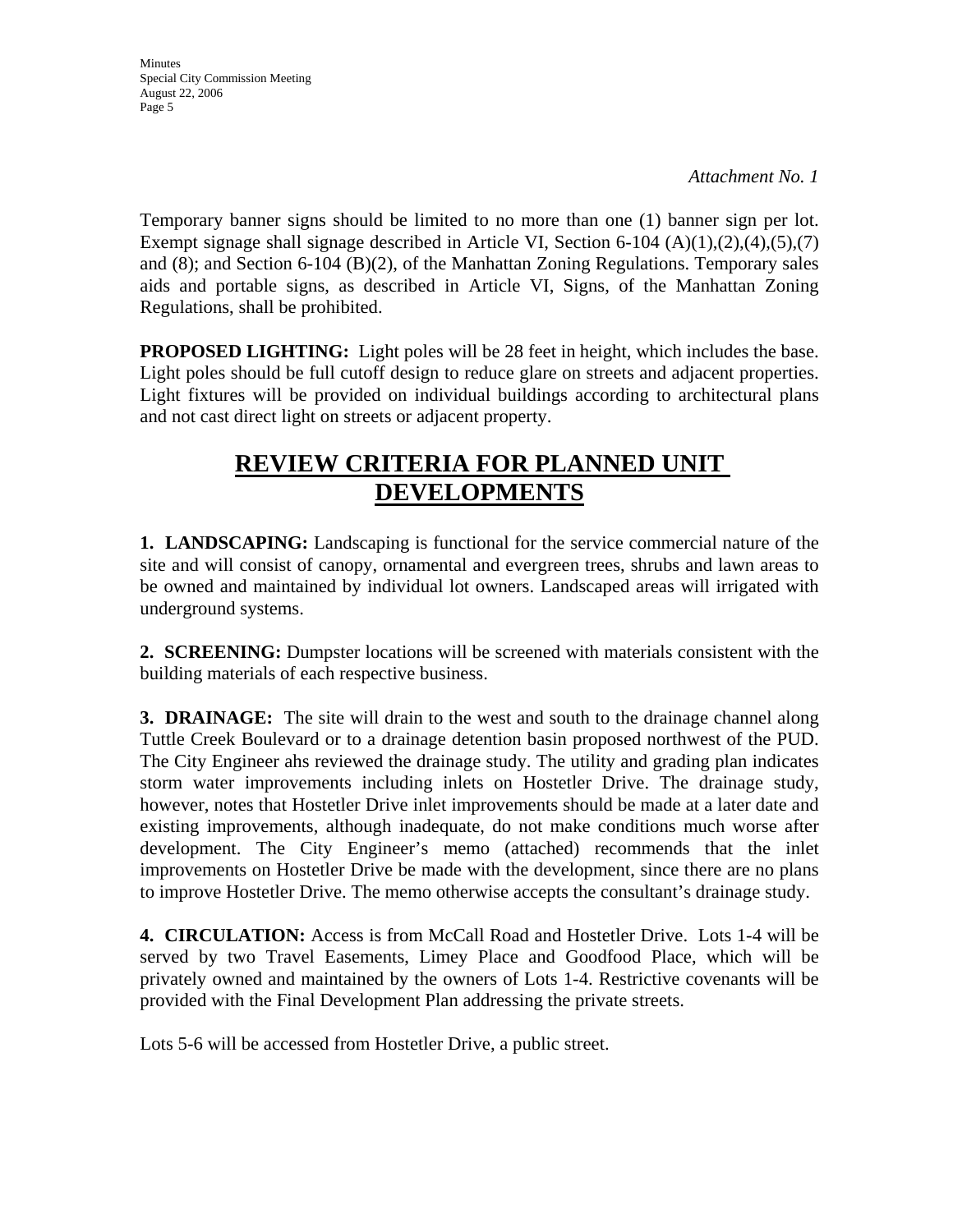No lots will be directly accessed from McCall Road or Tuttle Creek Boulevard. Access is prohibited from those two streets.

Sidewalk connections are provided along streets and travel easements for pedestrian access.

Off-street parking for Lots 1, 2 and 4 are based on the parking ratio for a restaurant, which requires at least one (1) parking space for each three (3) customers based upon the maximum design occupancy and one (1) parking space for each employee as related to the work shift when the maximum number of employees are present. Based on occupancy and employee counts provided by the applicant and a separate review by Code Services, Lot 1 will provide 83 parking spaces, which reflects a surplus of parking spaces. Lot 2 provides 46 parking spaces, which is the minimum required. Lot 4 provides 76 parking spaces. Based on the applicant's information, 70 parking spaces would be required. Code Services review would require 81. Seventy six (76) parking spaces for Lot 4 should be adequate, although no handicapped spaces are shown. The proposed total will likely be reduced by several spaces to accommodate handicapped stalls.

A traffic report was submitted and reviewed by the City Engineer with comments (attached memos). The traffic study indicates that the major impacts to the street network can be expected as a result of the proposed development. Proposed improvements on the site plans address the major impacts as described in the City Engineer's memo dated July 31, 2006; however a response from the VFW concerning a proposed median for new access lanes adjacent to the VFW entrance has not been provided, as requested.

**5. OPEN SPACE AND COMMON AREA:** Each lot is individually owned and consists of building, off-street parking and landscaped areas.

**6. CHARACTER OF THE NEIGHBORHOOD:** Generally characterized as a mix of retail and industrial service businesses.

# **MATTERS TO BE CONSIDERED WHEN CHANGING ZONING DISTRICTS**

**1. EXISTING USE:** A combination of industrial park, highway service commercial and heavy commercial lots. The former lime sludge ponds along McCall Road and Tuttle Creek Boulevard, which are being excavated. The R2 District portion of the site is a small part of the site in the northwestern corner and is in the lime sludge part of the site.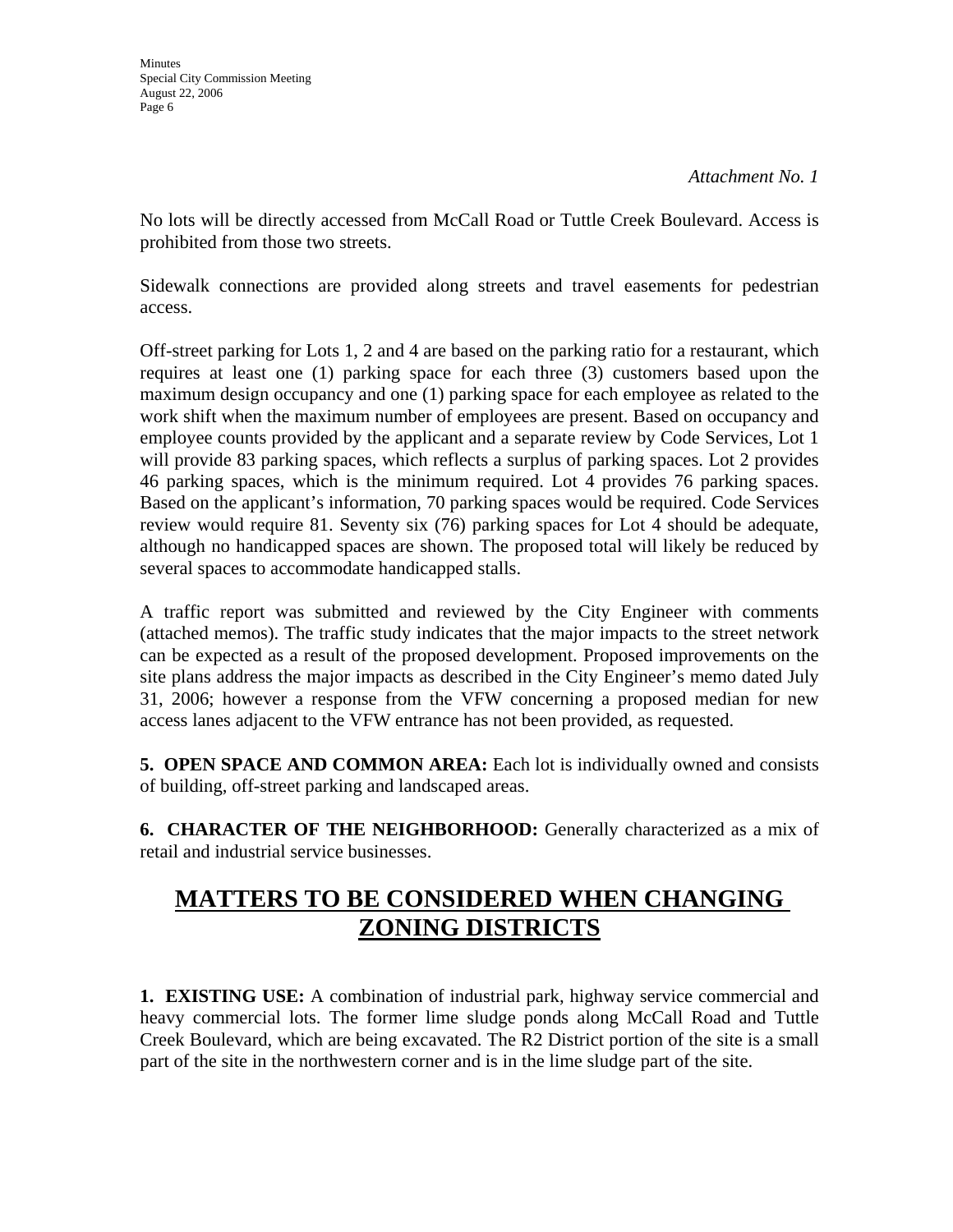*Attachment No. 1* 

**2. PHYSICAL AND ENVIRONMENTAL CHARACTERISTICS:** Generally a flat site located in the build-able portion of the 100 Year Flood Plain. The 100 Year Flood elevation is 1008 feet. Finished floors of proposed buildings are shown 2-3 feet above the flood elevation. The eastern part of the site consists of Hostetler Drive and a recently demolished commercial building on the west side of Hostetler Drive. An existing former truck/transportation site and building are on the east side of Hostetler Drive. The eastern portion of the site is in Riley County and the western, or majority portion of the site, is in Pottawatomie County. The site drains to the west to the drainage ditch along Tuttle Creek Boulevard and partly to the north along Hostetler Drive to undersized storm water inlets.

#### **3. SURROUNDING LAND USE AND ZONING:**

**(a.) NORTH:** Industrial services; I-2 District.

**(b.) SOUTH:** McCall Road, American Legion, Super-Walmart; C-5 and PUD.

**(c.) EAST:** heavy commercial; C-6 District.

**(d.) WEST:** Tuttle Creek Boulevard, N. 3rd Street, highway and neighborhood commercial businesses on N. 3rd Street; C-5 and C-2, Neighborhood Shopping District.

**4. CHARACTER OF THE NEIGHBORHOOD:** Generally characterized as a mix of retail and industrial service businesses.

**5. SUITABILITY OF SITE FOR USES UNDER CURRENT ZONING:** Except for the lime sludge pond areas, individual sites in existing zoning districts could accommodate permitted uses in the zoning district in which they are located.

#### **6. COMPATIBILITY OF PROPOSED DISTRICT WITH NEARBY PROPERTIES AND**

**EXTENT TO WHICH IT MAY HAVE DETRIMENTAL AFFECTS:** The site is commercial growth corridor and its development as a commercial PUD should be compatible with the surrounding neighborhood..

**7. CONFORMANCE WITH COMPREHENSIVE PLAN:** The Future Land Use Map for the Northeast Planning Area designates the site as Community Commercial (CC). Applicable policies include: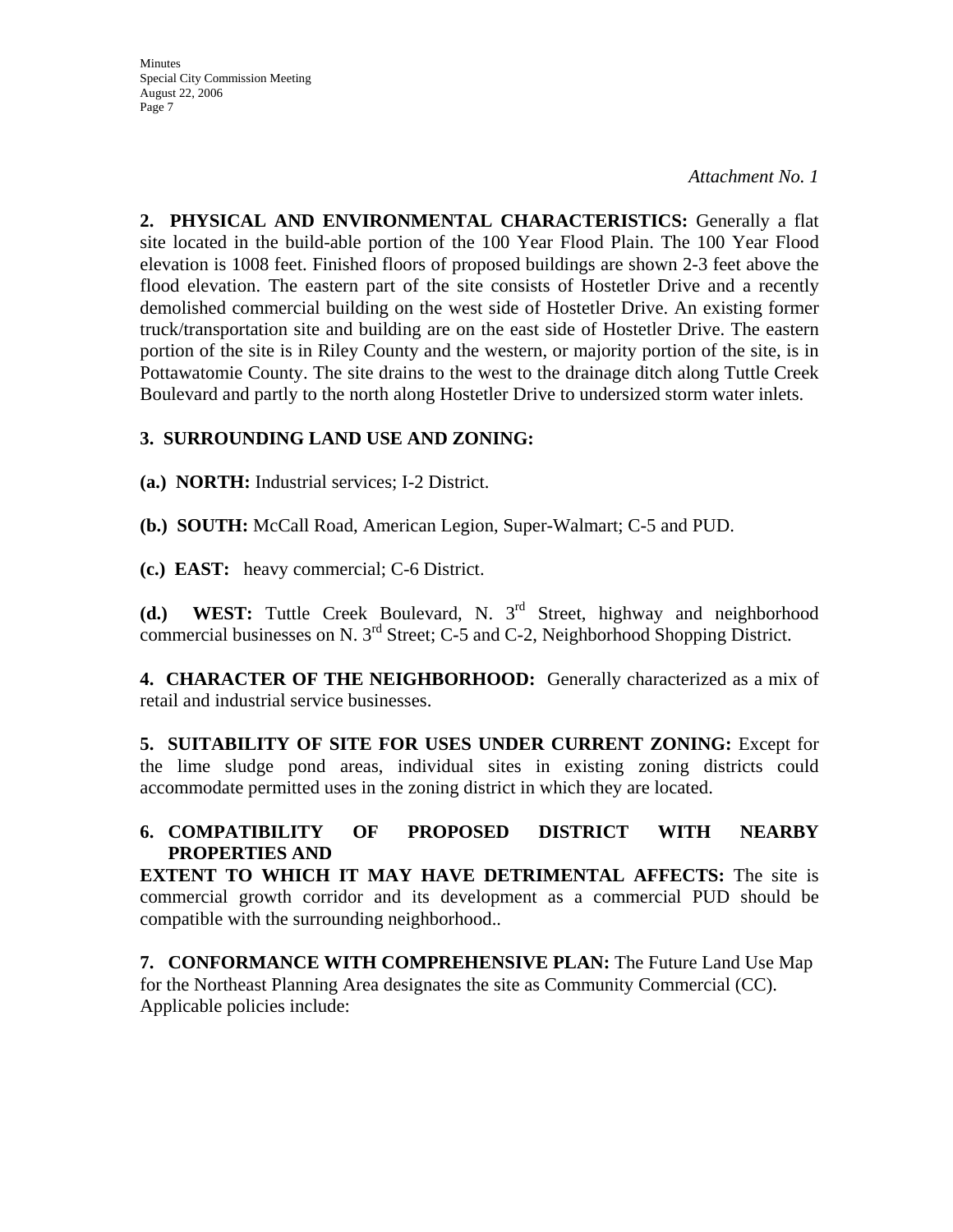#### COMMUNITY COMMERCIAL (CC)

#### *CC 1: Characteristics*

Community Commercial Centers provide a mix of retail and commercial services in a concentrated and unified setting that serves the local community and may also provide a limited draw for the surrounding region. These centers are typically anchored by a larger national chain, between 120,000 and 250,000 square feet, which may provide sales of a variety of general merchandise, grocery, apparel, appliances, hardware, lumber, and other household goods. Centers may also be anchored by smaller uses, such as a grocery store, and may include a variety of smaller, complementary uses, such as restaurants, specialty stores (such as books, furniture, computers, audio, office supplies, or clothing stores), professional offices and health services. The concentrated, unified design of a community commercial center allows it to meet a variety of community needs in a "one-stop shop" setting, minimizing the need for multiple vehicle trips to various commercial areas around the community. Although some single use highway-oriented commercial activities will continue to occur in some areas, this pattern of development is generally not encouraged.

#### *CC 2: Location*

Community Commercial Centers should be located at the intersection of one or more major arterial streets. They may be located adjacent to urban residential neighborhoods and may occur along major highway corridors as existing uses become obsolete and are phased out and redeveloped over time. Large footprint retail buildings (often known as "big-box" stores) shall only be permitted in areas of the City where adequate access and services can be provided.

#### **CC 3: Size**

Typically require a site of between 10 and 30 acres.

#### *CC 4: Unified Site Design*

A unified site layout and design character (buildings, landscaping, signage, pedestrian and vehicular circulation) shall be required and established for the center to guide current and future phases of development. Building and site design should be used to create visual interest and establish a more pedestrian-oriented scale for the center and between out lots.

#### *CC 5: Architectural Character*

Community Commercial Centers shall be required to meet a basic level of architectural detailing, compatibility of scale with surrounding areas, pedestrian and bicycle access, and mitigation of negative visual impacts such as large building walls, parking areas, and service and loading areas. While these requirements apply to all community commercial development, they are particularly important to consider for larger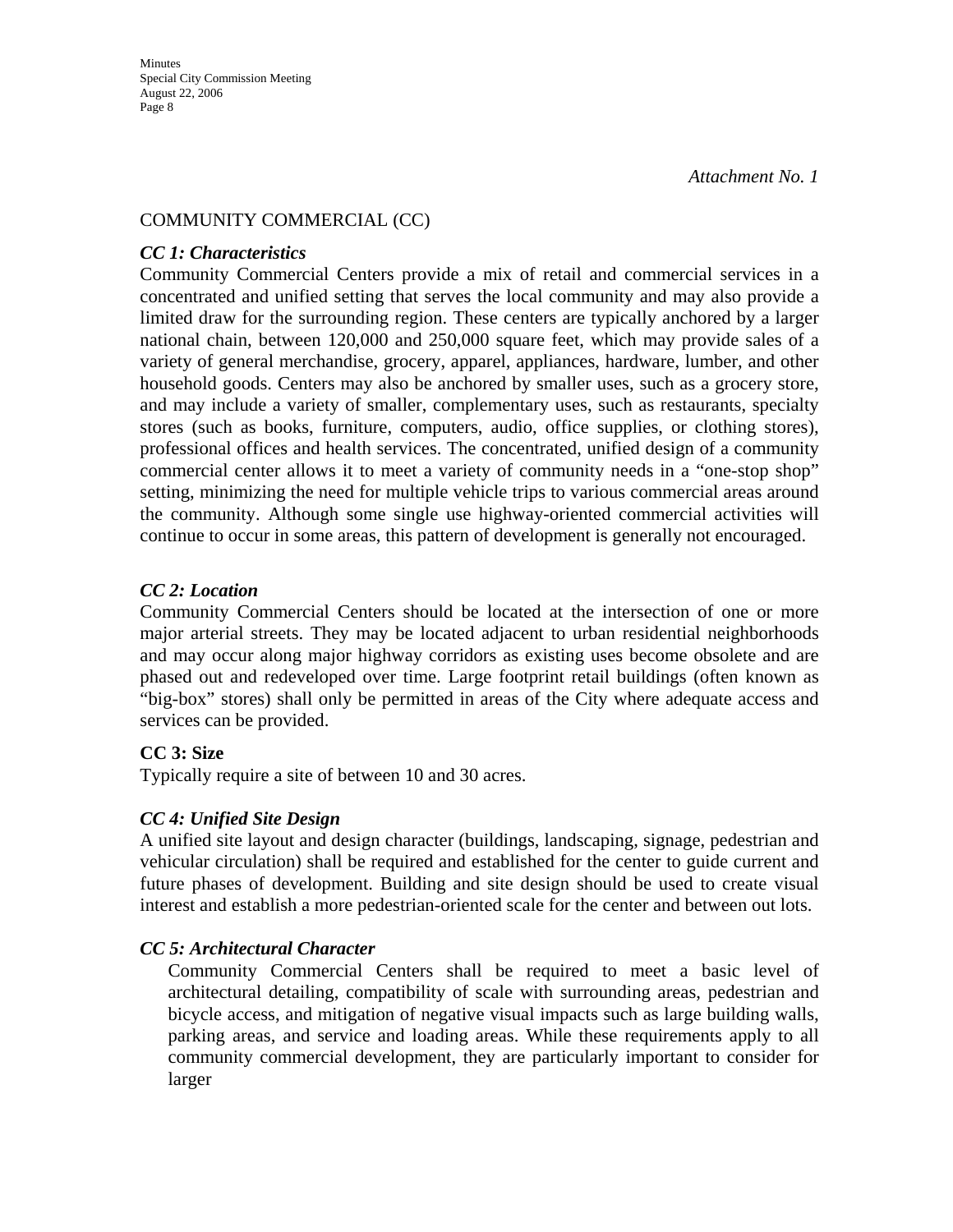footprint retail buildings, or "big-box" stores. A basic level of architectural detailing shall include, but not be limited to, the following:

- Façade and exterior wall plane projections or recesses;
- Arcades, display windows, entry areas, awnings, or other features along facades facing public streets;
- Building facades with a variety of detail features (materials, colors, and patterns); and
- High quality building materials.

#### *CC 6: Organization of Uses*

Community commercial services should be concentrated and contained within planned activity centers, or nodes, throughout the community. Within each activity center or node, complementary uses should be clustered within walking distance of each other to facilitate efficient, "one-stop shopping", and minimize the need to drive between multiple areas of the center. Large footprint retail buildings or "big-box" stores should be incorporated as part of an activity center or node along with complementary uses. Isolated single store developments are strongly discouraged.

#### *CC 7: Parking Design and Layout*

Uninterrupted expanses of parking should be avoided. Parking areas should be broken into smaller blocks divided by landscaping and pedestrian walkways. Parking areas should be distributed between the front and sides of buildings, or front and rear, rather than solely in front of buildings to the extent possible.

#### *CC 8: Circulation and Access*

Clear, direct pedestrian connections should be provided through parking areas to building entrances and to surrounding neighborhoods or streets. Integrate main entrances or driveways with the surrounding street network to provide clear connections between uses for vehicles, pedestrians, and bicycles.

The PUD is in general conformance to the Comprehensive Plan.

**8. ZONING HISTORY AND LENGTH OF TIME VACANT AS ZONED:** The site has been zoned various commercial and industrial districts over time. Annexation was in 1968 and 1969. Commercial and industrial buildings have occupied the site.

**9. CONSISTENCY WITH INTENT AND PURPOSE OF THE ZONING ORDINANCE:** The intent and purpose of the Zoning Regulations is to protect the public health, safety, and general welfare; regulate the use of land and buildings within zoning districts to assure compatibility; and to protect property values.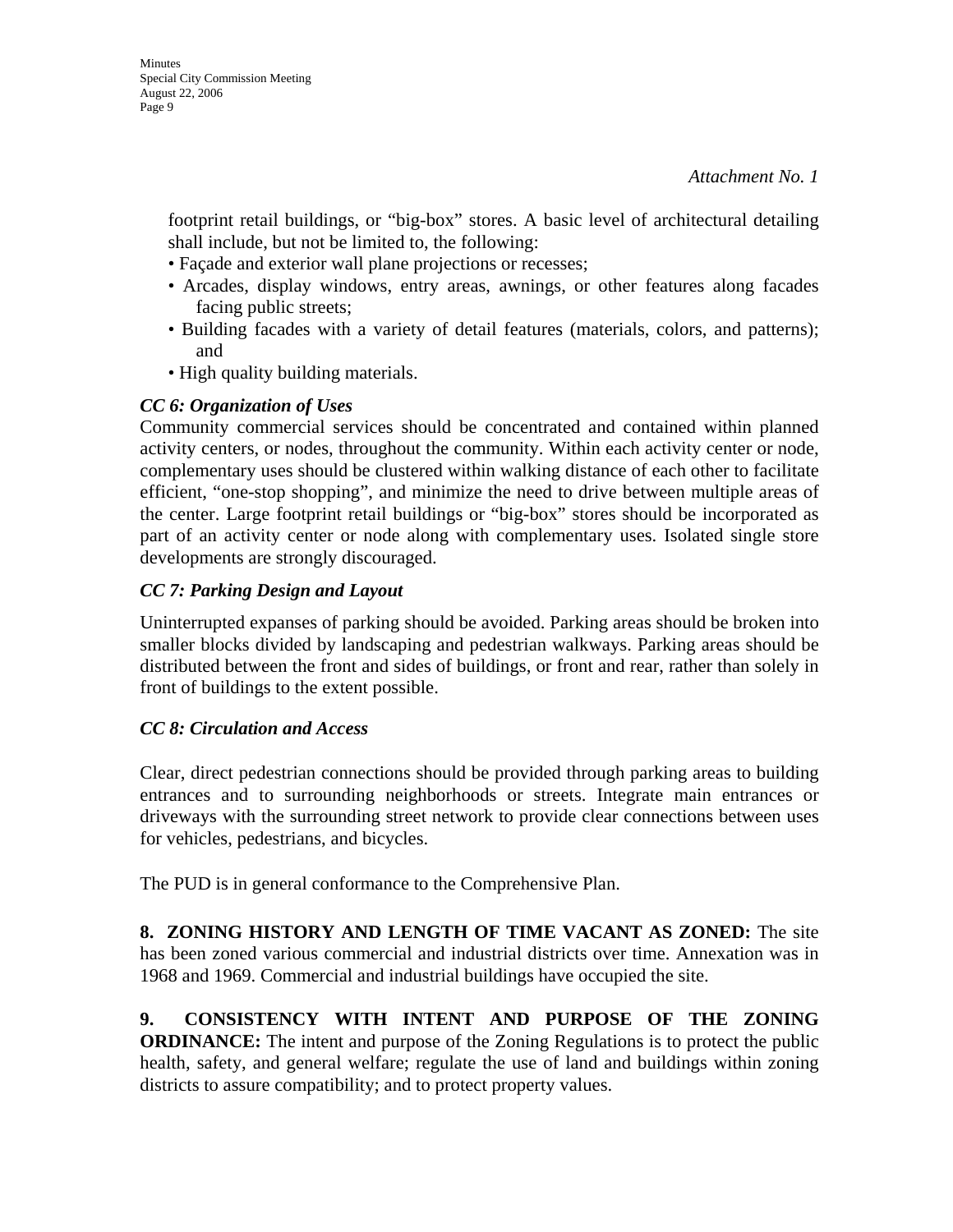*Attachment No. 1* 

The PUD Regulations are intended to provide a maximum choice of living environments by allowing a variety of housing and building types; a more efficient land use than is generally achieved through conventional development; a development pattern that is in harmony with land use density, transportation facilities and community facilities; and a development plan which addresses specific needs and unique conditions of the site which may require changes in bulk regulations or layout. The proposed PUD is generally consistent with the intent and purposes of the Zoning Regulations, and the intent of the PUD Regulations, except that a unifying sign plan should be provided.

**10. RELATIVE GAIN TO THE PUBLIC HEALTH, SAFETY AND WELFARE THAT DENIAL OF THE REQUEST WOULD ACCOMPLISH, COMPARED WITH THE HARDSHIP IMPOSED UPON THE INDIVIDUAL OWNER:** There appears to be no gain to the public if the rezoning is denied and it may be a hardship to the owner if the rezoning is denied. Two businesses will be relocated from Manhattan Marketplace PUD, Unit Two. In order for the phasing to occur in a timely manner the rezoning is necessary. Street improvements, however, are necessary so that negative traffic impacts on public streets do not occur.

**11. ADEQUACY OF PUBLIC FACILITIES AND SERVICES:** Adequate sanitary sewer and water are available. Storm sewer pipes and inlets are proposed to divert storm water and must be provided. Sidewalk is proposed for pedestrian access. The traffic study by the applicant's consultant indicates major impacts to the street network, which are shown, in part, and must be built to serve the public.

Utility releases have been provided by private utility companies.

### **12. OTHER APPLICABLE FACTORS:** None.

#### **13. STAFF COMMENTS AND RECOMMENDATION:**

City Administration recommends approval of the proposed rezoning of Limey Pointe PUD from R-2, Two-Family Residential District; I-2, Industrial Park District; C-6, Heavy Commercial District; and, C-5, Highway Service Commercial District, to PUD, Planned Unit Development District, with the following conditions:

- 1. Permitted uses shall include all of the Permitted Uses and Conditional Uses allowed in the C-5, Highway Service Commercial District, except for Adult Businesses.
- 2. Landscaping and irrigation shall be provided pursuant to a Landscaping Performance Agreement between the City and the owner, which shall be entered into prior to issuance of a building permit.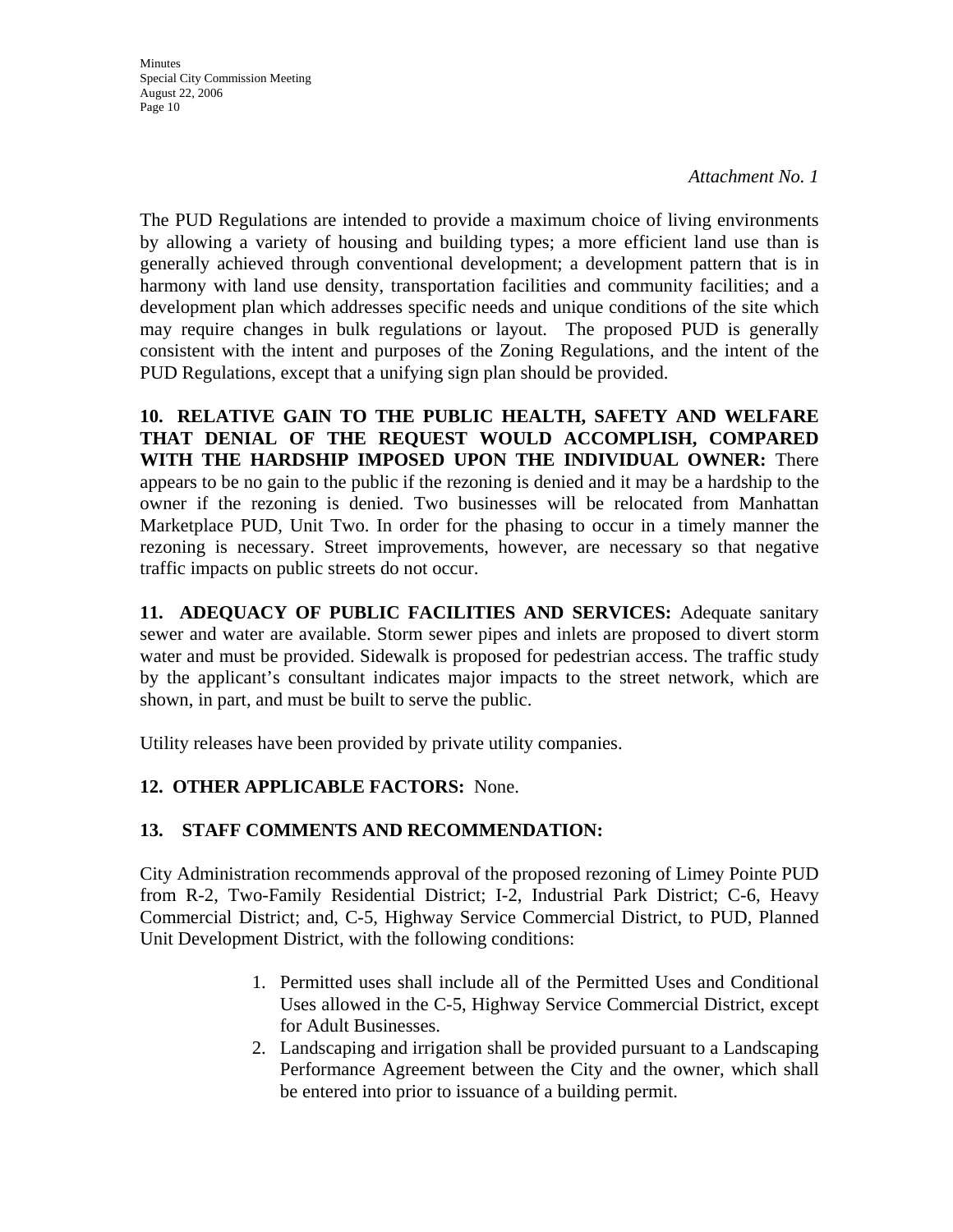- 3. All landscaping and irrigation shall be maintained in good condition.
- 4. Light poles shall be provided as described in the application documents and shall be full cutoff design. Building lighting shall be provided as proposed and shall not cast direct light onto public or private streets or adjacent property.
- 5. An architectural unifying pole and/or ground sign plan shall be submitted with the Final Development Plan for the first phase. The sign plan shall apply to the entire PUD, and shall include, but not be limited to, clear architectural elements, materials and lighting and ground treatments, such as stone planters and landscaping at the sign base. Height, maximum gross surface area, structural type, setback and illumination shall be clearly set out in the sign plan. The sign plan shall indicate that there shall be no more than one (1) pole and/or ground sign per lot.
- 6. Wall signs shall be permitted as proposed.
- 7. Temporary banner signs should be limited to no more than one (1) banner sign per lot. Exempt signage shall signage described in Article VI, Section 6-104 (A)(1),(2),(4),(5),(7) and (8); and Section 6-104 (B)(2), of the Manhattan Zoning Regulations. Temporary sales aids and portable signs, as described in Article VI, Signs, of the Manhattan Zoning Regulations, shall be prohibited.
- 8. Traffic improvements cited in the July 31, 2006, Inter-Office Memorandum from the City Engineer shall be constructed with the first phase of the development to include:

(a.)The second through lane for westbound traffic on McCall Road between Hays Drive and Hostetler Drive shall be added.

(b.)The westbound and eastbound left turn lanes shall be aligned at the intersection of Hostetler Drive & McCall Road.

(c.)Hostetler Drive shall match the south leg of the intersection in terms of number of lanes and configuration.

(d.)An urban section shall be shown on the plans along the north side of McCall Road and shall include curb and gutter.

9. Drainage improvements cited in the July 31, 2006, Inter-Office Memorandum from the City Engineer for storm inlets and storm sewer pipes shall be provided with the first phase of the development.

10. Prior to the development of Lots 3, 5 and 6, an amendment of the PUD shall be submitted and approved prior to issuance of any necessary permits.